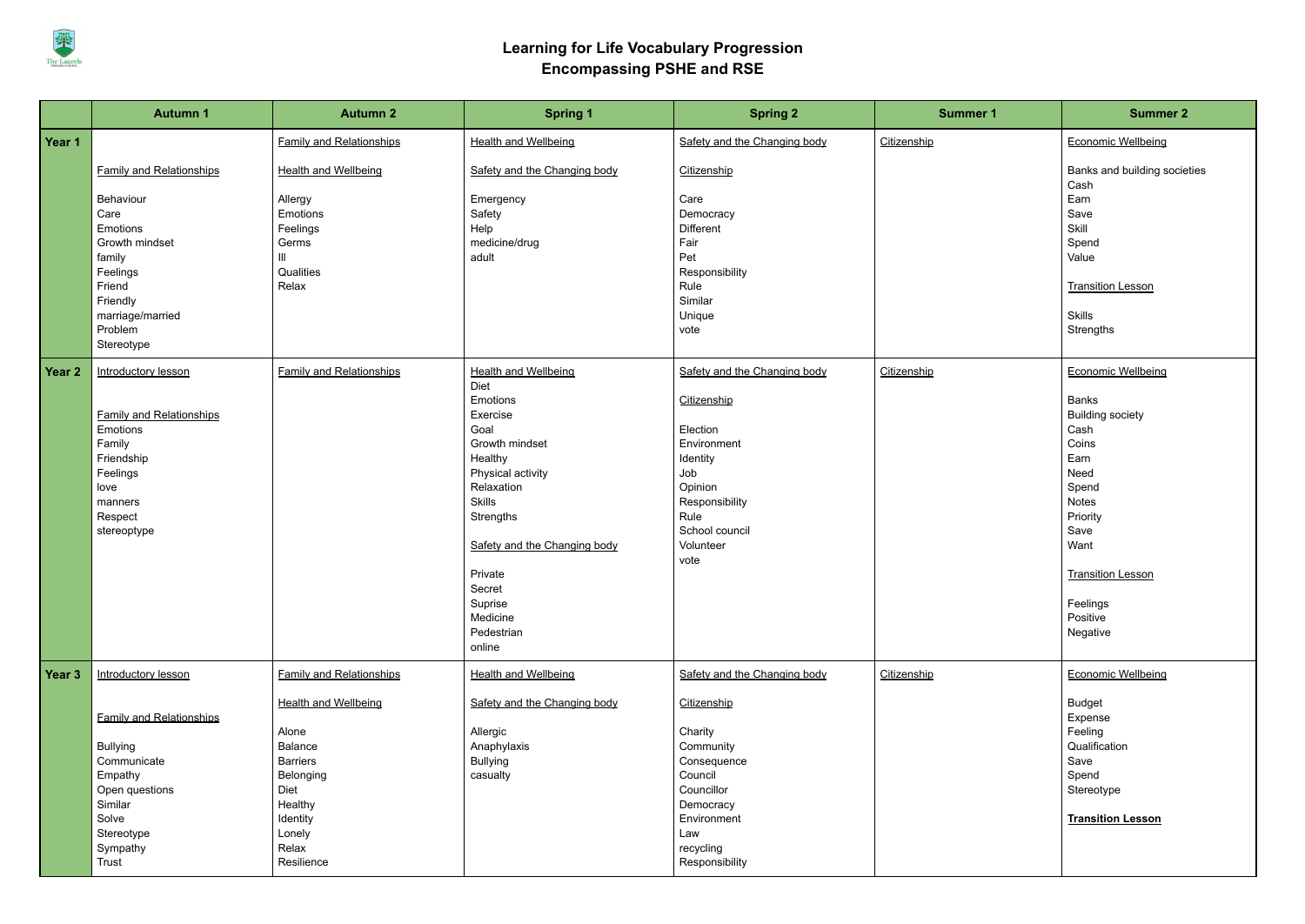|                   |                                                                                                                                         | Stretch                                                                                                               |                                                                                                                                                                                                                                                                    | <b>Rights</b><br>United nations                                                                                                                                                                                        |                                                                                                                                             |                                                                                                                      |
|-------------------|-----------------------------------------------------------------------------------------------------------------------------------------|-----------------------------------------------------------------------------------------------------------------------|--------------------------------------------------------------------------------------------------------------------------------------------------------------------------------------------------------------------------------------------------------------------|------------------------------------------------------------------------------------------------------------------------------------------------------------------------------------------------------------------------|---------------------------------------------------------------------------------------------------------------------------------------------|----------------------------------------------------------------------------------------------------------------------|
| Year <sub>4</sub> | Introductory lesson                                                                                                                     | <b>Family and Relationships</b>                                                                                       | <b>Health and Wellbeing</b>                                                                                                                                                                                                                                        | Safety and the Changing body                                                                                                                                                                                           | Citizenship                                                                                                                                 | Citizenship                                                                                                          |
|                   | <b>Family and Relationships</b><br><b>Kindness</b><br>respect<br>Gender<br><b>Bullying</b>                                              | <b>Health and Wellbeing</b><br>Fluoride<br>Resilience<br>Positive emotions<br>Negative emotions<br>Healthy            | Safety and the Changing body<br>Age restriction<br>Asthma<br>Law<br>Tobacco<br><b>Breasts</b>                                                                                                                                                                      | Citizenship<br>Authority<br>Cabinet<br>Community<br>Council<br>Councillor                                                                                                                                              |                                                                                                                                             | <b>Economic Wellbeing</b><br><b>Banks balance</b><br><b>Bank statement</b><br>Career<br>Debit card                   |
|                   | manners                                                                                                                                 | Mental health<br>Skill<br>Visualise                                                                                   | Genitals<br>Hygiene<br>Penis<br>Puberty<br><b>Testicals</b><br>testes                                                                                                                                                                                              | Councillor officer<br><b>Diversity</b><br>environment<br>Human rights<br>Local government<br>Protect<br>Re-use, recycle<br>United nations<br>Volunteer                                                                 |                                                                                                                                             | <b>Transition Lesson</b><br>Goals                                                                                    |
| Year <sub>5</sub> | Introductory lesson                                                                                                                     | <b>Family and Relationships</b>                                                                                       | <b>Health and Wellbeing</b>                                                                                                                                                                                                                                        | Safety and the Changing body                                                                                                                                                                                           | Citizenship                                                                                                                                 | Economic Wellbeing                                                                                                   |
|                   | <b>Family and Relationships</b><br>Attributes<br><b>Bullying</b><br><b>Bystander</b><br>Cyber bullying<br>Secret<br>Marriage<br>Wedding | <b>Health and Wellbeing</b><br>Fail<br>Goal<br>Protect<br>Relaxation<br>Responsibility<br>Respect<br><b>Steps</b>     | Safety and the Changing body<br>Erection<br>Ejaculation<br>Penis<br>Scrotum<br>Sperm duct<br><b>Testicals</b><br>Wet dreams<br><b>Breasts</b><br>menstruation/periods<br>Ovaries<br>Vagina<br>Fallopian tube<br>Labia<br>Nipples<br><b>Uterus</b><br>Womb<br>Vulva | Citizenship<br>Defendant<br>Environment<br>Freedom of expression<br>Government<br>House of commons<br>Human rights<br>Judge<br>Jury<br>Member of parliament<br>Parliament<br>Pressure group<br>Prime minister<br>trial | <b>Economic Wellbeing</b><br><b>Budget</b><br>Discrimination<br>Expenditure<br>Income<br>Interest<br>Stereotype Income Money c<br>Repayment | Transition Lesson - roles and<br>responsibilities                                                                    |
| Year 6            | Introductory lesson<br><b>Family and Relationships</b><br>Authority<br>Conflict<br>Earn<br>Grief<br>Grieving<br>Resolve<br>Respect      | <b>Health and Wellbeing</b><br>Growth mindset<br>Habit<br>Qualities<br>Responsibility<br><b>Skills</b><br>Vaccination | <b>Health and Wellbeing</b><br>Safety and the Changing body<br>Alcohol<br>Cyber bullying<br>Internet trolling<br>Ejaculation<br>Erection<br>Penis<br>Scrotum                                                                                                       | Safety and the Changing body<br>Citizenship<br>Concern<br>Discrimination<br>Environment<br>Government<br>Human rights<br><b>Ministers</b><br>Prejudice<br>Prime minister                                               | Citizenship<br><b>Economic Wellbeing</b><br>Career<br>Gambling<br>Pin<br>Qualification                                                      | <b>Economic Wellbeing</b><br>Transition Lesson.<br><b>Identity</b><br>Gender<br>Identity<br>Body image<br>transition |